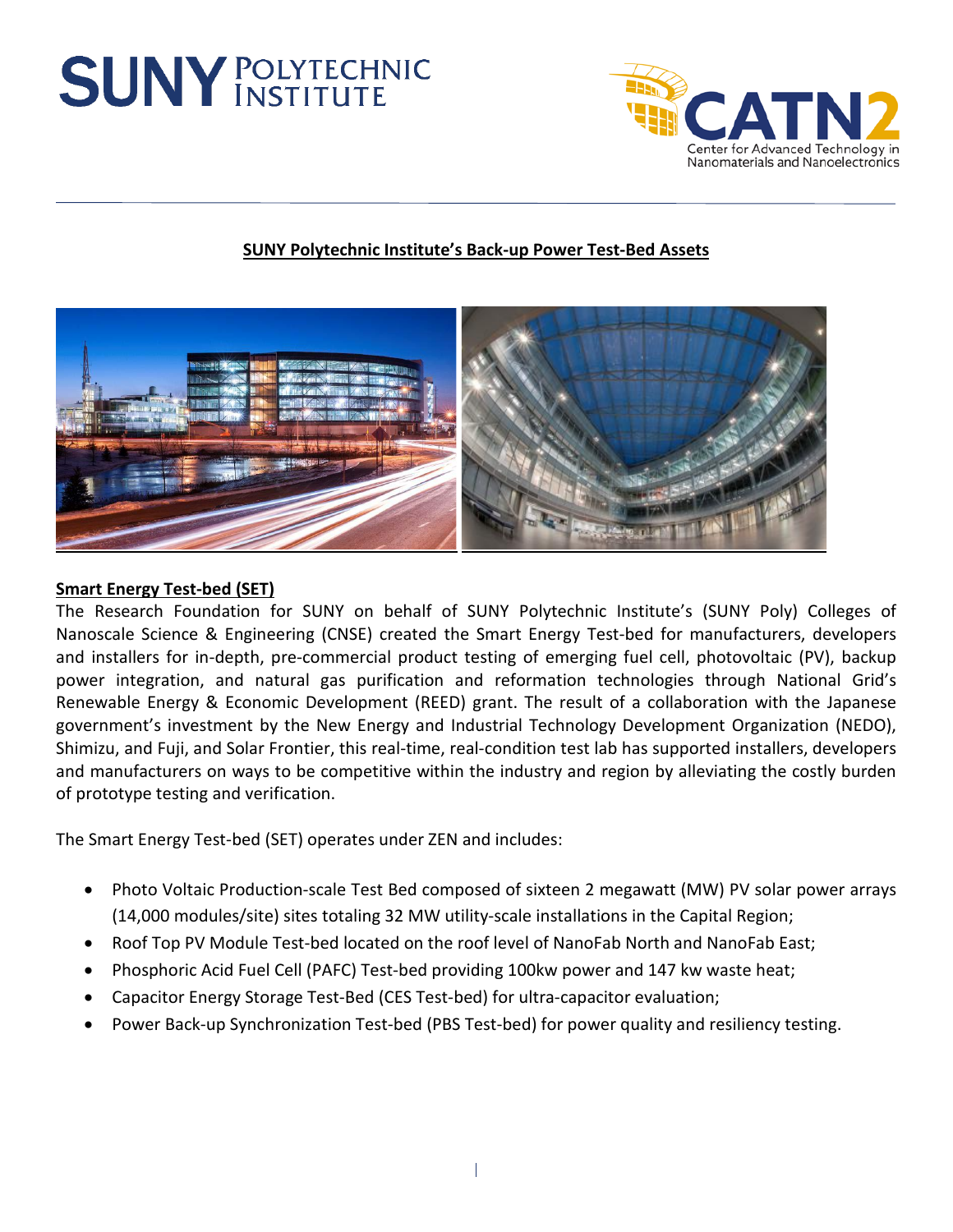#### **Capacitor Energy Storage Test-Bed (CES Test-bed)**

The Energy Storage Test-Bed aims to advance high voltage electrolyte by first optimizing the electrolyte composition in Electric Double Layer Capacitors (EDLC) cells. A SUNY Poly researcher leads an effort to identify the high voltage degradation mechanism through post-mortem materials analysis of the bench top cells: the electrolyte composition is being adjusted to minimize device resistance and account for the high voltage degradation mechanism; and the electrochemical characteristics of these devices are being evaluated using chronopotentiometry and electrochemical impedance spectroscopy.



**SUNY Poly's Smoothing Capacitor for Power Harmonics between Traditional Generator and Fuel Cell operating in parallel for on-site emergency generation.**

#### **Power Back-up Synchronization Test-bed (PBS Test-bed)**

The Power Back-up Synchronization (PBS) Test-bed simulates a back-up power systems response to a sudden power shut-down and black-start operation of emergency generators. When multiple generators are connected to a common Auto Transfer Switch (ATS) and Emergency Power Panel (EPP), often the power harmonics do not synchronize if there is a mismatch between the inverters from multiple emergency power generators. The PBS Test-bed currently operates a phosphoric acid fuel cell (PAFC) and a traditional diesel generator. The PBS Test-bed has an active filter and a unique smoothing capacitor that can be positioned at different locations (generator side its isolation transformer or EPP panel side) to adjust the power harmonics to operate in parallel to maintain power quality.



**SUNY Poly's fuel cell operating in parallel with the on-site emergency generator.**

#### **Phosphoric Acid Fuel Cell Test-bed (PAFC Test-bed)**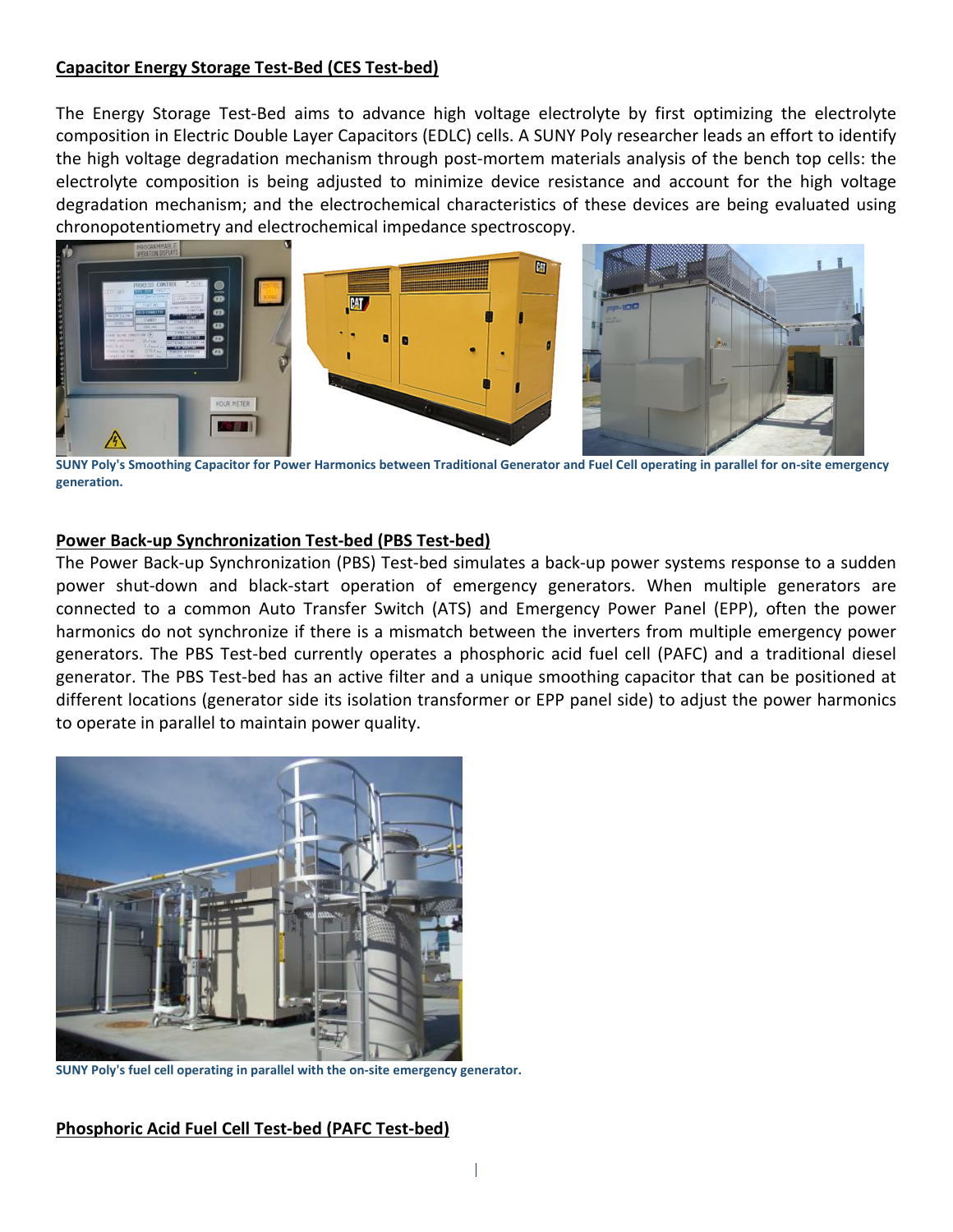One of the leading obstacles to the deployment of emerging clean energy (CE) technologies is access to realworld operational data used in determining both technical and financial viability. SUNY Poly established a unique public private partnership to establish an electrochemical power generation system test-bed that includes a Fuji Electric 250 kW (rated 105 kw electric & 145 kw heat output) Phosphoric Acid Fuel Cell (PAFC), with external fuel desulfurizer unit, adjacent diesel back-up generator, Auto Transfer Switch (ATS), Emergency Power Panel (EPP), data capture and analysis systems, and an active filter and smoothing capacitor to improve wave form harmonics.

With over \$4.5 million of total investment, the Phosphoric Acid Fuel Cell (PAFC) Test-bed includes: NYSERDA (\$711,000) to install, operate and evaluate power resiliency application, Japan's New Energy and Industrial Technology Development Organization (\$1,900,000) for the PAFC, National Grid (\$750,000) for measurement, validation and workforce training and the Research Foundation for SUNY (\$1,000,000) for traditional power infrastructure and program management.

The PAFC Test-bed evaluated technical viability to assess operational efficiency (system reliability, power quality, etc.), measurement of environmental benefits (direct & indirect emissions reductions), and integration with legacy and emerging technologies for traditional and smart building applications. It also evaluated financial viability to measure net capital investment using return-on-investment (ROI) and total operating costs using total cost-of-ownership (COO). These were then used to evaluate PAFC for transitioning to smart grid environment (distributed system pricing, demand response, etc.), potential market applications (e.g. mission critical resiliency, load pocket response, etc.), and facility design considerations (e.g. combined cooling, heat & power-CCHP, power density & scalability, etc.).



**SUNY Poly's Dr. Harry Efstathiadis provides an informational tour of the fuel cell.**

The ZEN test-bed provided the opportunity for the team to examine PAFC test-bed performance within a SoS configuration to: 1) examine the opportunity to pair the PAFC power and heat output with the power and cooling load associated with the ZEN data center with inclusion of absorption chillers in a combined cooling, heat and power (CCHP) deployment; 2) model system contribution within in a zero energy "smart" building application; 3) develop a machine learning algorithm; and, 4) establish a workforce training stand for hands-on learning by faculty and students, facility engineers and technicians, and, design engineering and end- users.

The PAFC Test-bed is supported by an Itron Delta 2M meter, measuring gas input, and a GE kV2c meter, measuring electrical output, wired via conduit to an Obvius AcquiLite data logger. The data logger connects to the internet via a 3G Cradlepoint cellular modem and uses a dedicated external static IP address, which allows access to configure the logger remotely. The data logger records data from the meters every fifteen minutes.